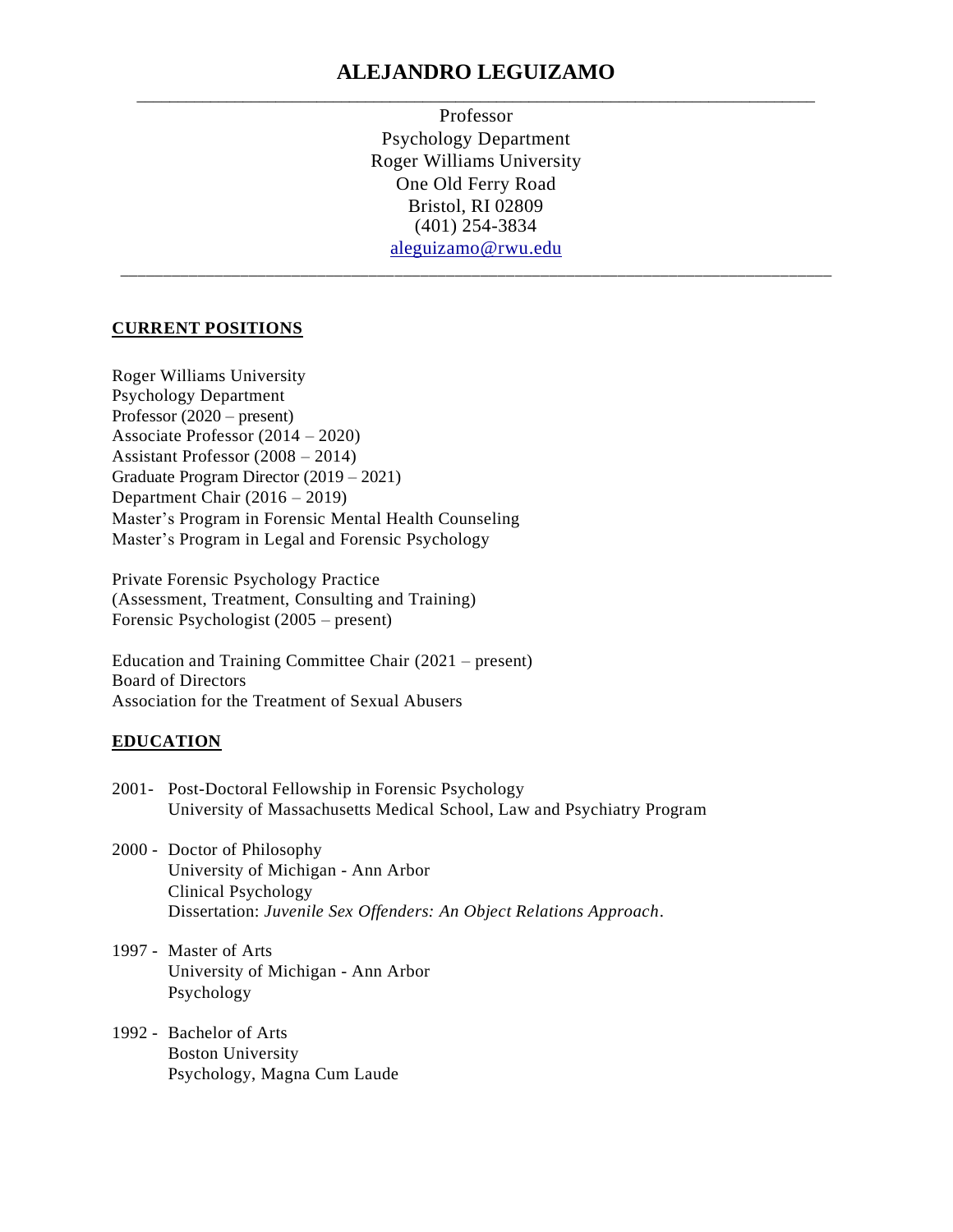## **MEMBERSHIPS AND HONORS**

Fellow, Association for the Treatment of Sexual Abusers International Positive Psychology Association Association for the Treatment of Sexual Abusers – Research and Clinical Member Psi Chi National Honor Society in Psychology. Golden Key National Honor Society. Rackham Merit Fellowship, University of Michigan Ann Arbor.

# **AREAS OF RESEARCH SPECIALIZATION**

Multicultural aspects of sexual aggression and sex offender treatment. Risk assessment with ethnically- diverse sex offenders. Predictors of psychological well-being among diverse populations.

# **FICTION**

Leguizamo, A. (2018). *The Descendants*. Amazon KDP. ISBN-13: 978-1976995842

# **PUBLICATIONS**

- Leguízamo, A., Soto, M., & Kahn, T. (2021). *Familias sanas: Una guía para padres de niños y adolescentes con comportamientos sexuales problemáticos* (Healthy Families: A Guide for Parents of Children and Adolescents with Sexual Behavior Problems by T. Kahn). Safer Society Press. (Spanish Translation)
- Leguizamo, A., Soto, M., & Prescott, D. (2020). *Convirtiéndome en el hombre que quiero ser: Un cuaderno de trabajo para una buena vida.* (Becoming the Man I Want to Be: A Good Lives Workbook by D. Prescott) Safer Society Press. (Spanish translation)
- Soto, M., Leguizamo, A., & Prescott, D. (2020). *Convirtiéndome en la persona que quiero ser: Un*  libro de trabajo para jóvenes que desean alcanzar una buena vida. (Becoming Who I Want to Be: A Good Lives Workbook for Young Men by D. Prescott) Safer Society Press. (Spanish translation)
- Leguizamo, A., Beliveau, P.A., Uber, J.R., Burnham, S., Conrad, M., & Zike, N. (2018). Diversity considerations in the application of evidence-based interventions with forensic clients. In E.L. Jeglic & C. Calkins (Eds.). *New frontiers in offender treatment – The translation of evidence-based practices to correctional settings*. Springer.
- Fraga Dominguez, S., Jeglic, E.L., Calkins, C., & Leguizamo, A. (2018). Are Latino Sex Offenders Different? A Closer Examination of the Characteristics and Offense Patterns of Latino Sex Offenders. *Sexual Abuse, 30*(7)*,* 846-868. doi: 10.1177/1079063217710480
- Leguizamo, A., Lee, S.C., Jeglic, E.L., & Calkins, C. (2017). Utility of the Static-99 and Static-99R with Latino sex offenders. *Sexual Abuse: A Journal of Research and Treatment*, *29*, 765-785. doi: 10.1177/1079063215618377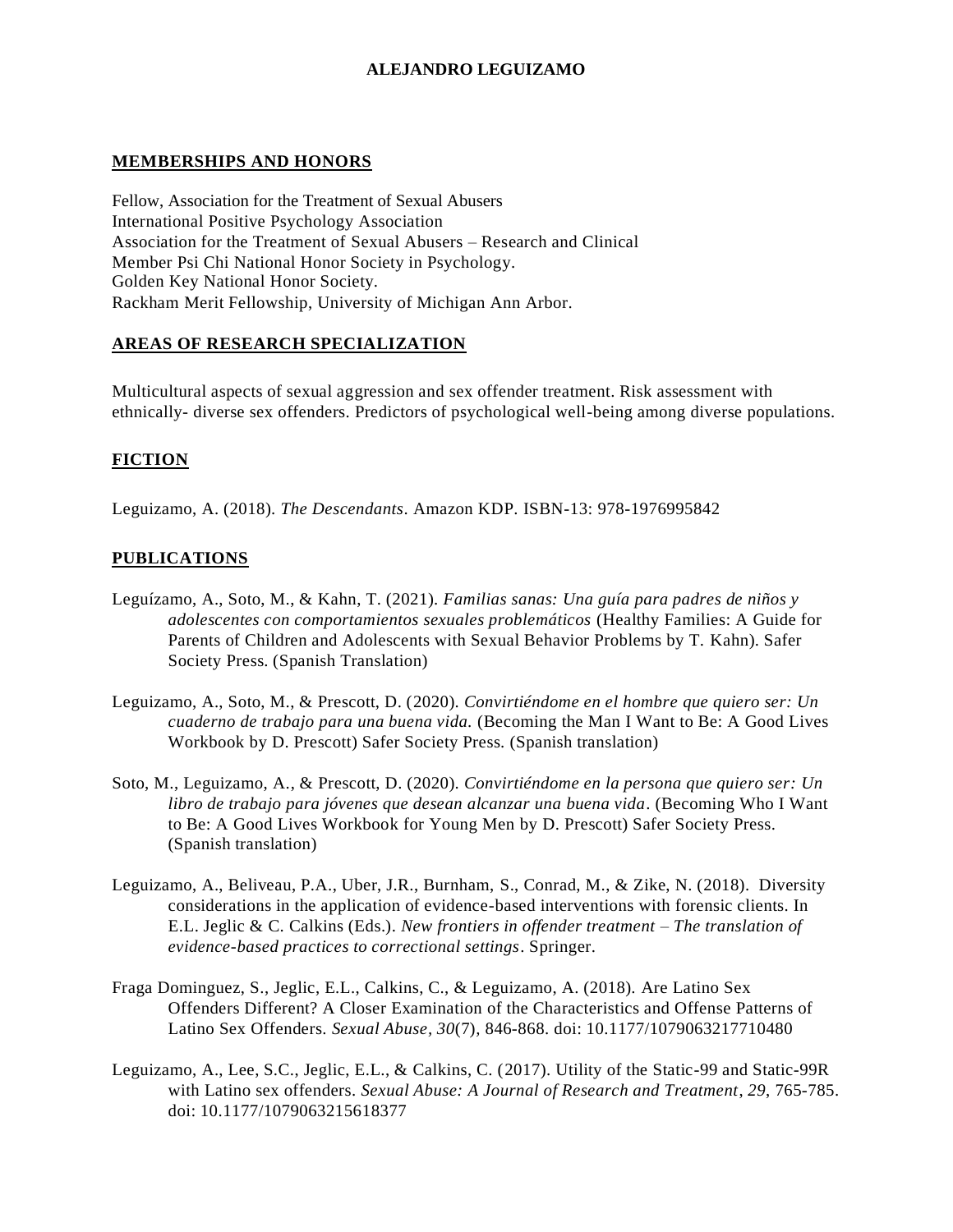- Leguizamo, A. (2017). The Object Relations and Victimization Histories of Youth Committed for Sexual Offenses. In B. Schwartz (Ed.) *Sexually Abusive Behavior in Youth: A Handbook of Theory, Assessment, and Treatment.* Civic Research Institute, Inc. (reprint).
- Leguizamo, A. & Campbell, J. (2017). Consciousness Raising for 21st Century Faculty: Using Lessons from Diversity Flashpoints. In D. Liston & R. Rahimi (Eds.). *Promoting Social Justice through the Scholarship of Teaching and Learning.* Indiana University Press.
- Schaaf, S., Jeglic, E. L., Calkins, C., Raymaekers, L., & Leguizamo, A. (2016). Examining Race and Ethnicity Related Differences in Child Molester Typology: An MTC:CM3 Approach. *Journal of Interpersonal Violence*. Advance online publication. doi: 10.1177/0886260516653550
- Leguizamo, A. (2014). Deviance: Our label of choice? *The Forum, 16(2-3).* Retrieved from <http://newsmanager.commpartners.com/atsa/issues/2014-08-08/3.html> (ATSA newsletter)
- Leguizamo, A. (2013) Enforcement May Vary by Race [Opinion piece]. Retrieved from [http://www.nytimes.com/roomfordebate/2013/02/20/too-many-restrictions-on-sex-offenders](http://www.nytimes.com/roomfordebate/2013/02/20/too-many-restrictions-on-sex-offenders-or-)[or-t](http://www.nytimes.com/roomfordebate/2013/02/20/too-many-restrictions-on-sex-offenders-or-)oo-few/sex-offender-enforcement-may-vary-by-race.
- Leguizamo, A. (2011). The Object Relations and Victimization Histories of Juvenile Sex Offende rs. In B. Schwartz (Ed.) Handbook of Sex Offender Treatment. Civic Research Institute, Inc. (Updated chapter).
- Leguizamo, A. (2002). The Object Relations and Victimization Histories of Juvenile Sex Offenders. In B. Schwartz (Ed.) The Sex Offender, v. 4 (chap. 4). Civic Research Institute, Inc.

### **INVITED CONFERENCE PRESENTATIONS**

- Leguizamo, A. & Mahan, K.T. (2019, November). *Cognitive distortions of social norms? Identifying and addressing sociocultural factors in treatment.* Pre-conference workshop presented at the 38th annual research and treatment conference of the Association for the Treatment of Sexual Abusers, Atlanta, GA.
- Leguizamo, A. (2019, June). *The impact of diversity and culture on the treatment of juveniles with sexual behavior problems.* Plenary presentation delivered at the 14<sup>th</sup> annual conference on managing juveniles with sexual behavior problems of the Correctional Management Institute of Texas. San Antonio, TX.
- Leguizamo, A. (2018, July). *Diversity considerations in sex offender treatment.* Invited presentation for the Sexual Abuse Prevention and Education Network conference entitled Risk, Needs, and Responsivity: Changing the Way We Look at Treatment and Rehabilitation. University Park, PA.
- Leguizamo, A. (2017, July). *Toward increased multicultural competence in sex offender assessment and treatment.* Keynote address delivered at the 11th annual conference of the Sex Offender Management Board for the state of Colorado. Breckenridge, CO.

Leguizamo, A. (2016, November). *The elephant in the room: Multicultural issues in sex offender*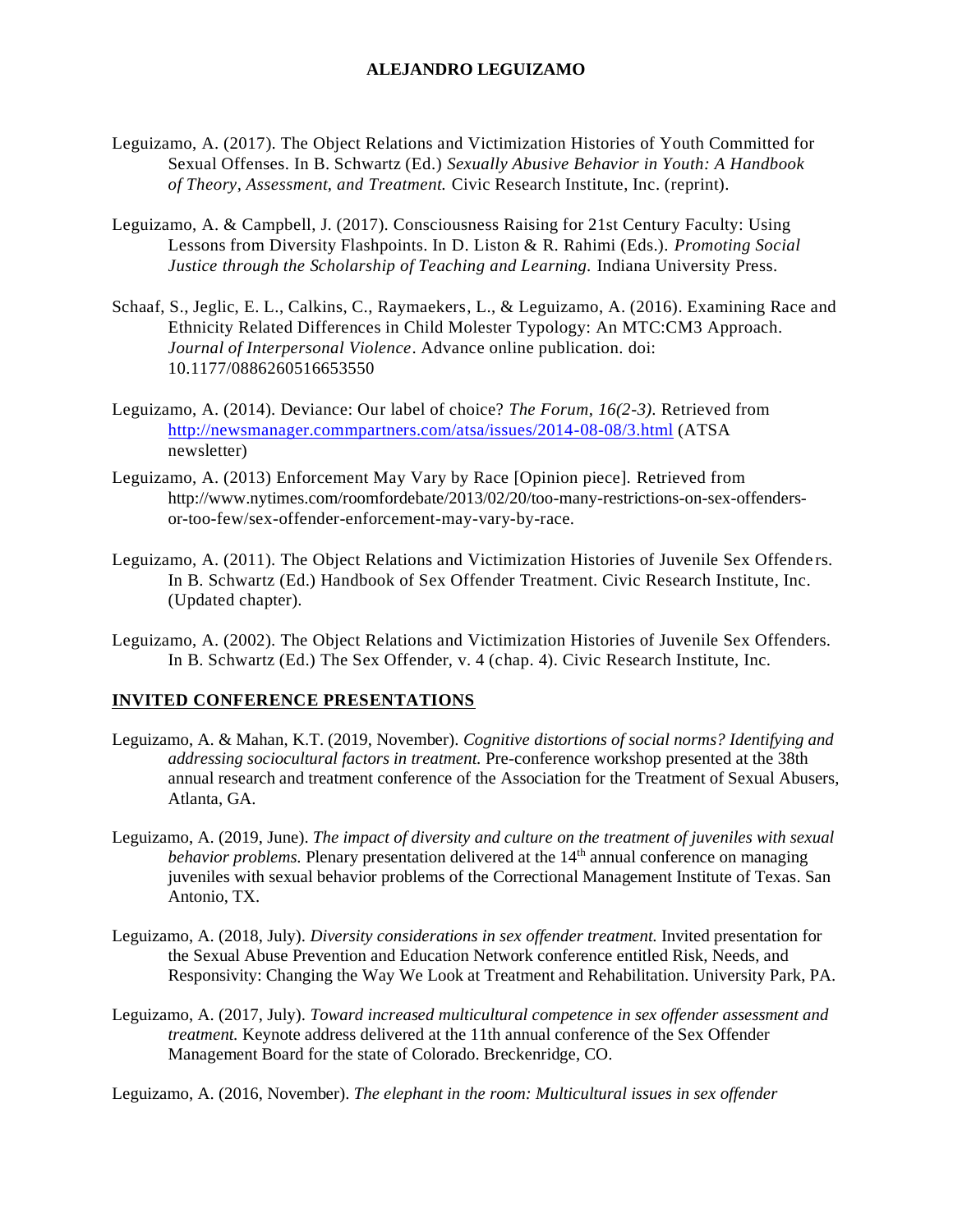*treatment.* Plenary presentation delivered at the 35th annual research and treatment conference of the Association for the Treatment of Sexual Abusers, Orlando, FL.

## **CONFERENCE PRESENTATIONS**

- Leguizamo, A. & Sutton, S.J. (2020, November). *Adverse childhood experiences among diverse sex offenders.* Paper presented at the 39th annual research and treatment conference of the Association for the Treatment of Sexual Abusers. Virtual conference.
- Leguizamo, A., Ramsay, M., & Sanchez, I. (2020, June). *Predictors of psychological well-being among Latinxs: An Ecological Systems approach.* Paper presented at the annual meeting of the Eastern Psychological Association. Virtual conference.
- Leguizamo, A. (2018, April). *Beyond Multicultural Competence: Navigating Individual, Cultural, and Systemic Issues in Sex Offender Treatment.* Workshop presented at the 20<sup>th</sup> annual joint conference on sex offense- specific assessment, treatment, and safe management of children, adolescents, and adults of the Massachusetts Adolescent Sexual Offender Coalition and the Massachusetts Association for the Treatment of Sexual Abusers. Marlborough, MA.
- Zike, N., Conrad, M., Burnham, S., Tooley, E., & Leguizamo, A. (2018, March). *Ethnic Differences in Resilience, Perceived Stress, and Social Support.* Paper presented at the annual meeting of the Eastern Psychological Association. Philadelphia, PA.
- Leguizamo, A. & Beliveau, P. (2017, October). *Applying Multicultural Competence Concepts to Sex Offender Assessment and Treatment.* Workshop presented at the 36th annual research and treatment conference of the Association for the Treatment of Sexual Abusers, Kansas City, MO.
- Beliveau, P. & Leguizamo, A. (2017, October). *Are Ethnic-Racial Biases Present in Sex Offender Sentencing?* Paper presented at the 36th annual research and treatment conference of the Association for the Treatment of Sexual Abusers, Kansas City, MO.
- Leguizamo, A. (2017, July). *Applying Multicultural Competence Concepts to Sex Offender Assessment and Treatment: From Therapists' Responsibilities to Case Conceptualization.* Workshop presented at the 11th annual conference of the Sex Offender Management Board for the state of Colorado. Breckenridge, CO.
- Leguizamo, A., Beliveau, P. (2016, April). *Framework for Gaining Multicultural Competence as a Sex Offender Treatment Provider.* Workshop presented at the 18th annual joint conference on sex offense- specific assessment, treatment, and safe management of children, adolescents, and adults of the Massachusetts Adolescent Sexual Offender Coalition and the Massachusetts Association for the Treatment of Sexual Abusers. Marlborough, MA.
- Leguizamo, A., Jeglic, E.L., & Calkins, C. (2015, April). *Validation of the Static – 99 Measures with Latinos: Discrimination and Calibration Analyses.* Paper presented at the17th annual joint conference on sex offense-specific assessment, treatment, and safe management of children, adolescents, and adults of the Massachusetts Adolescent Sexual Offender Coalition and the Massachusetts Association for the Treatment of Sexual Abusers. Marlborough, MA.

Campbell, J. & Leguizamo, A. (2015, March). *Framing Diversity for Multiple Stakeholders*. Paper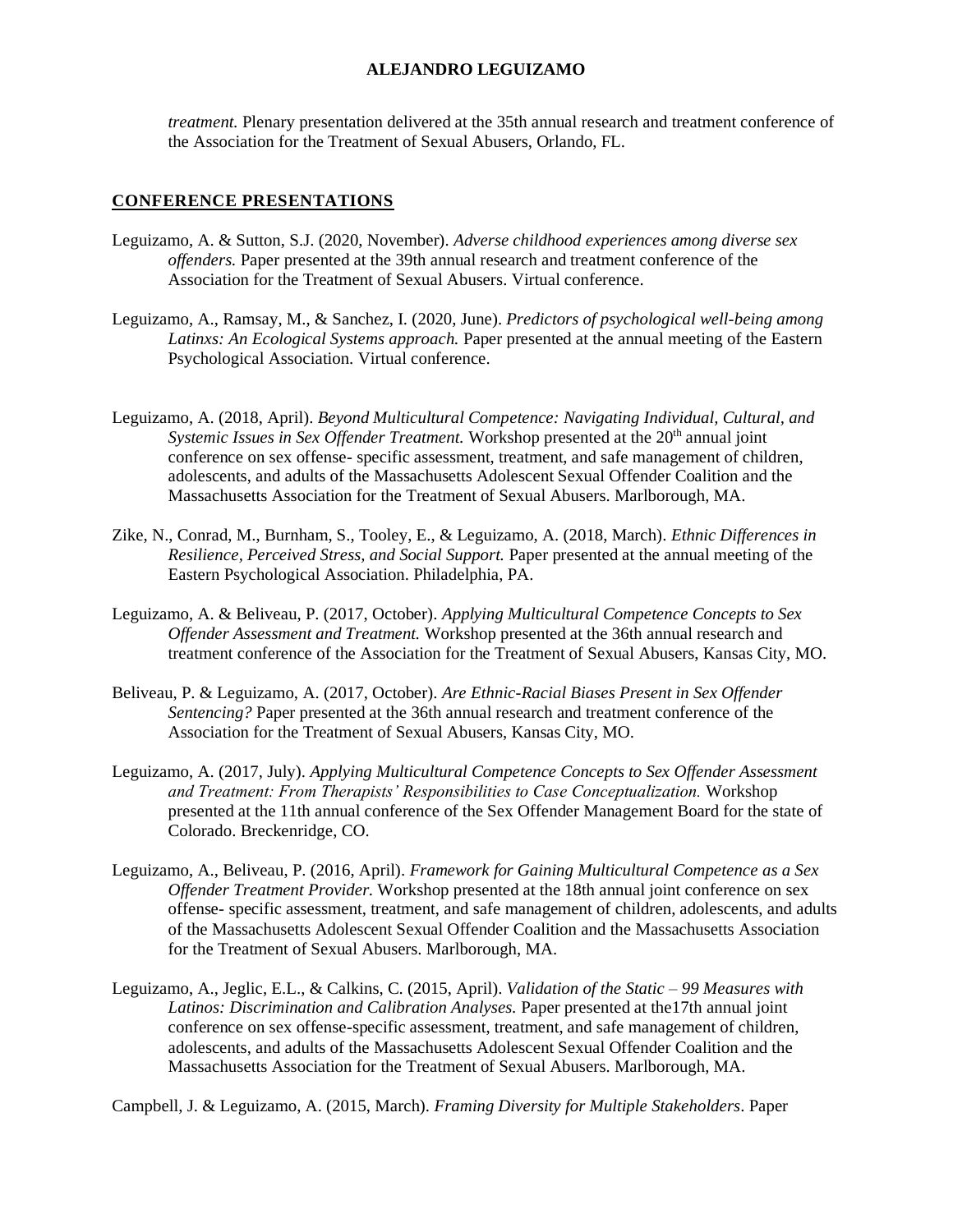presented at the Scholarship of Teaching and Learning Commons Conference, Savannah, GA.

- Leguizamo, A., Lee, Seung C., Jeglic, E.L., Caulkins, C., Carrasco, N., Peltzman, B. (2013, October). Assessing Risk Among Latino Sex Offenders: Psychometric Properties and Predictive Validity of the Static - 99. In A. Leguizamo (Chair), *Current Multicultural Sex Offender Research*. Symposium conducted at the 33rd annual research and treatment conference of the Association for the Treatment of Sexual Abusers, Chicago, IL.
- Jeglic, E.L., Caulkins, C., Leguizamo, A., Carrasco, N., Peltzman, B. (2013, October). Characteristics of an Ethnically Diverse Sex Offender Sample. In A. Leguizamo (Chair), *Current Multicultural Sex Offender Research*. Symposium conducted at the 33rd annual research and treatment conference of the Association for the Treatment of Sexual Abusers, Chicago, IL.
- Carrasco, N., Leguizamo, A., Jeglic, E.L., Caulkins, C., & Peltzman, B. (2013, October). Within Group Differences in a Sample of Latino Sex Offenders. In A. Leguizamo (Chair), *Current Multicultural Sex Offender Research.* Symposium conducted at the 33rd annual research and treatment conference of the Association for the Treatment of Sexual Abusers, Chicago, IL.
- Leguizamo, A. (2013, April) *Multicultural Issues in Clinical Practice.* Workshop conducted at the 15th annual joint conference on sex offense-specific assessment, treatment, and safe management of children, adolescents, and adults of the Massachusetts Adolescent Sexual Offender Coalition and the Massachusetts Association for the Treatment of Sexual Abusers. Marlborough, MA.
- Carrasco, N., Leguizamo, A., & Peltzman, B. (2013, March). *Differences in Victim, Offender, and Offense Characteristic among Anglo, African and Latino American Sex Offenders: Preliminary Findings.*  Paper presented at the 21st Annual Conference on the Management of Adults and Juveniles with Sexual Behavior Problems. Austin, TX.
- Dean, C. & Leguizamo, A. (2012, October). Ethnic Differences in Sexual Deviance and Criminal Versatility. In A. Leguizamo (Chair), *Advances in Multicultural Sex Offender Research.*  Symposium conducted at the 31st annual research and treatment conference of the Association for the Treatment of Sexual Abusers, Denver, CO.
- Leguizamo, A., Carrasco, N., Peltzman, B., & Rowan, T. (2012, October). The Reported Abuse Histories of Ethnically Diverse Sex Offenders. In A. Leguizamo (Chair), *Advances in Multicultural Sex Offender Research.* Symposium conducted at the 31st annual research and treatment conference of the Association for the Treatment of Sexual Abusers, Denver, CO.
- Dean, C. & Leguizamo, A. (2012, April). *Ethnic Differences in Sexual Deviance and Criminal Versatility.*  Paper presented at the 14th annual joint conference on sex offense-specific assessment, treatment, and safe management of children, adolescents, and adults of the Massachusetts Adolescent Sexual Offender Coalition and the Massachusetts Association for the Treatment of Sexual Abusers. Marlborough, MA.
- Leguizamo, A., Peltzman, B., Rowan, T., Dean, C., & Hannington, L. (2011, November). Ethnically Diverse Sexual Offenders: Offender, Victim, and Offense Characteristics. In A. Leguizamo (Chair), *Multicultural Sex Offender Research*. Symposium conducted at the 30th annual research and treatment conference of the Association for the Treatment of Sexual Abusers, Toronto, ON.
- Carrasco, N., & Leguizamo, A. (2011, November). Cross-Cultural Validity of the Static 99: Preliminary Findings. In A. Leguizamo (Chair), *Multicultural Sex Offender Research.* Symposium conducted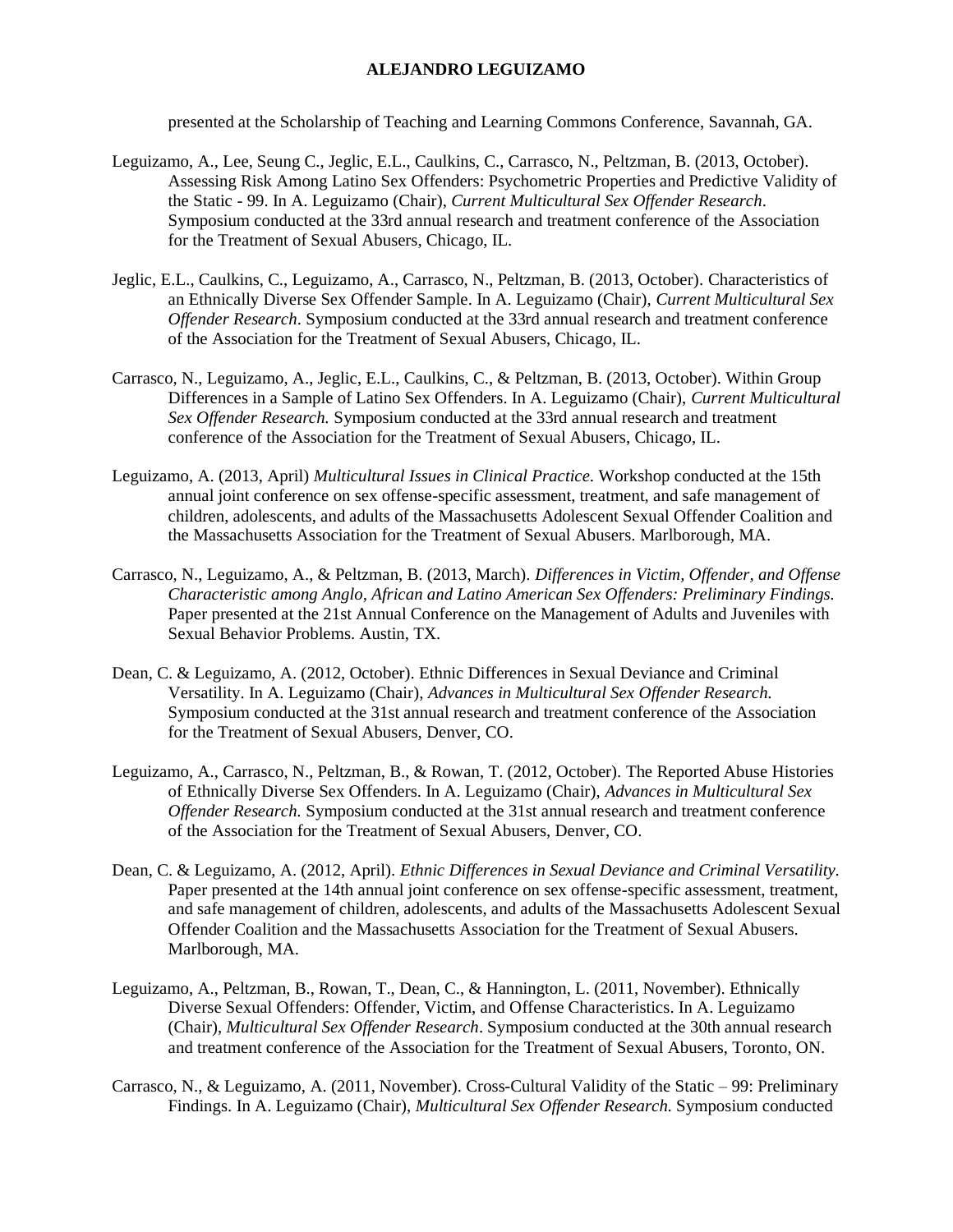at the 30th annual research and treatment conference of the Association for the Treatment of Sexual Abusers, Toronto, ON.

- Leguizamo, A. (2011, May) *Multicultural Issues in Sex Offender Research and Treatment*. Workshop conducted at the 2011 conference of Day One. Warwick, RI.
- Leguizamo, A., Peltzman, B., Carrasco, N., Woods, L., Liebert, S., & Rowan, T. (2011, April). *Offender, victim, and offense characteristics: A comparison of three ethnic groups*. Paper presented at the 13th annual joint conference on sex offense-specific assessment, treatment, and safe management of children, adolescents, and adults of the Massachusetts Adolescent Sexual Offender Coalition and the Massachusetts Association for the Treatment of Sexual Abusers. Marlborough, MA.
- Leguizamo, A., Harris, D., & Lambine, M. (2010, October) *The Self-Regulation Model of Sexual Offending: Validation and Application by Offender Type.* Paper presented at the 29th annual research and treatment conference of the Association for the Treatment of Sexual Abusers, Phoenix, AZ.
- Leguizamo, A., Peltzman, B., Carrasco, N., Nosal, M., & Woods, L. (2010, April). *Ethnic Differences Among Incarcerated Sex Offenders.* Paper presented at the 12th annual joint conference on sex offense-specific assessment, treatment, and safe management of children, adolescents, and adults of the Massachusetts Adolescent Sexual Offender Coalition and the Massachusetts Association for the Treatment of Sexual Abusers. Marlborough, MA.
- Lambine, M. & Leguizamo, A. (2010, April). *The Self-Regulation Model: Research Findings and Implications for Treatment*. Paper presented at the 12th annual joint conference on sex offense specific assessment, treatment, and safe management of children, adolescents, and adults of the Massachusetts Adolescent Sexual Offender Coalition and the Massachusetts Association for the Treatment of Sexual Abusers. Marlborough, MA.
- Leguizamo, A., Peltzman, B., Carrasco, N., & Kraft, A. (2010, March). *Risk Assessment of Ethnically Diverse Sex Offenders.* Paper presented at the American Psychology – Law Society Annual Conference. Vancouver, BC.
- Lambine, M. & Leguizamo, A. (2010, March). *Pedophilic, Rapist, and Mixed Sexual Offenders: An Application of the Self-Regulation Model*. Paper presented at the American Psychology – Law Society Annual Conference. Vancouver, BC.
- Leguizamo, A., Schwan-Rosenwald, L., Kraft, A., Morris, A., & Lambine, M. (2009, April). *Multicultural Issues in Group Psychotherapy and Their Implications for Sex Offender Treatment*. Paper presented at the 11th annual joint conference on sex offense-specific assessment, treatment, and safe management of children, adolescents, and adults of the Massachusetts Adolescent Sexual Offender Coalition and the Massachusetts Association for the Treatment of Sexual Abusers. Marlborough, MA.
- Cruz, R., Leguizamo, A., & Otero, N. (2008, April). *Culturally Competent Practice with Adult Latino Sex Offenders.* Paper presented at the 10th annual joint conference on sex offense-specific assessment, treatment, and safe management of children, adolescents, and adults of the Massachusetts Adolescent Sexual Offender Coalition and the Massachusetts Association for the Treatment of Sexual Abusers. Marlborough, MA.

Leguizamo, A., Cruz, R., & Otero, N. (2007, October). *Culturally Competent Clinical Practice with Adult*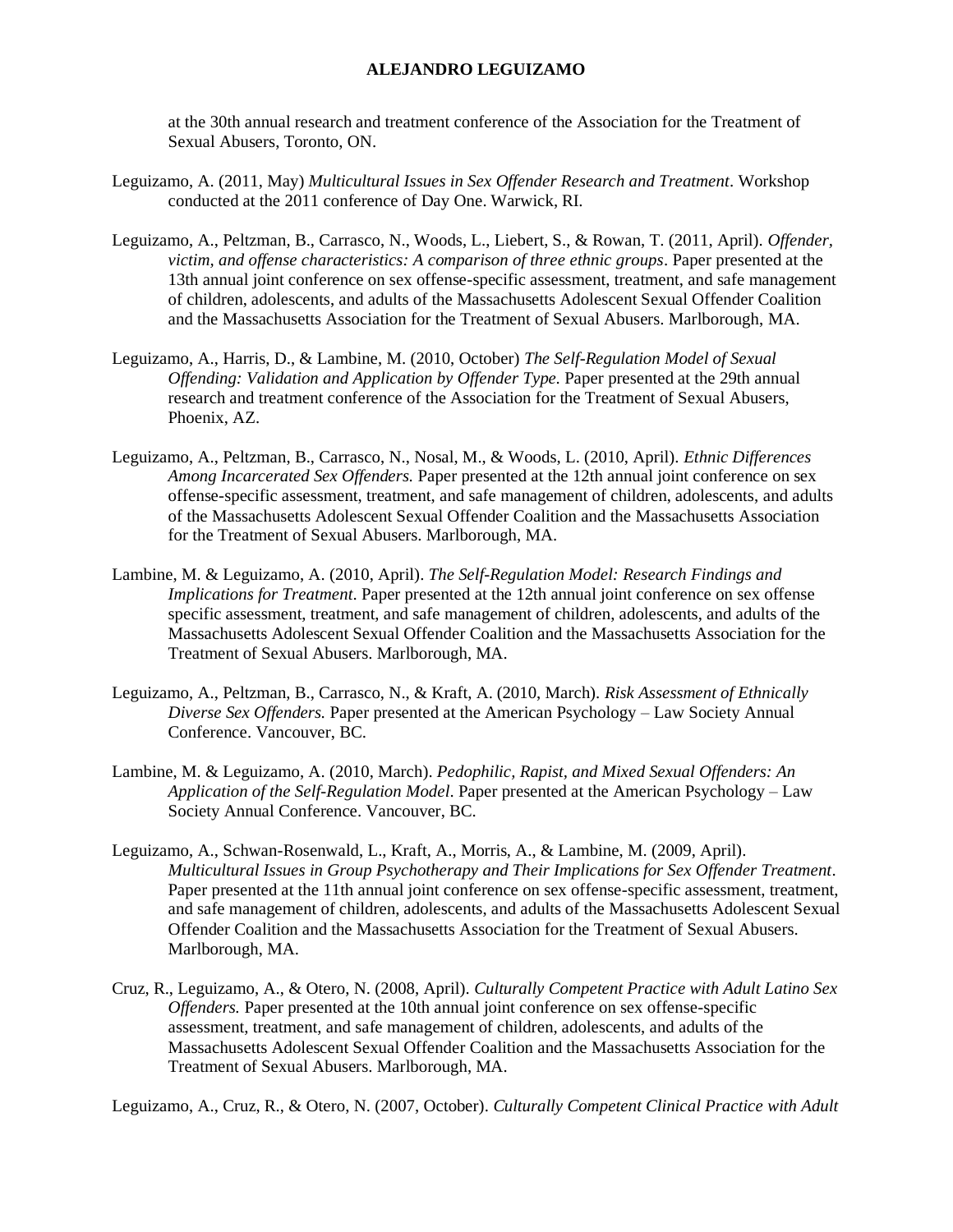*Latino Sex Offenders*. Paper presented at the 26th annual research and treatment conference of the Association for the Treatment of Sexual Abusers. Chicago, IL.

- Leguizamo, A., Cruz, R., & Otero, N. (2007, April). *Towards a Culturally Competent Clinical Practice with Adult Latino Sex Offenders*. Paper presented at the 9th annual joint conference on sex offense-specific assessment, treatment, and safe management of children, adolescents, and adults of the Massachusetts Adolescent Sexual Offender Coalition and the Massachusetts Association for the Treatment of Sexual Abusers. Marlborough, MA.
- Leguizamo, A. (2006, April). *Attachment Theory and Its Implications for Clinical Practice with Adult Sex Offenders.* Paper presented at the 8th annual joint conference on sex offense-specific assessment, treatment, and safe management of children, adolescents, and adults of the Massachusetts Adolescent Sexual Offender Coalition and the Massachusetts Association for the Treatment of Sexual Abusers. Marlborough, MA.
- Burton, D.L., Smith-Darden, J., & Leguizamo, A. (2000, November). *Millon Adolescent Clinical Inventory: Differences between Sexual Offenders and Non Sexual Offending Delinquents*. Paper presented at the 19th annual research and treatment conference of the Association for the Treatment of Sexual Abusers. San Diego, CA.

#### **POSTER PRESENTATIONS**

- Naccarato, S., Freeman, A., & Leguízamo, A. (2021, July). *Well-being and life satisfaction among Latinxs: The mediating role of mindfulness, social support, and spirituality.* Poster presented at the 7th International Positive Psychology Association World Congress. Online conference.
- Leguízamo, A., Manis, E., & Behrends, E. (2020, June). *Psychological well-being among survivors of college sexual assault: A gender comparison.* Poster presented at the annual meeting of the Eastern Psychological Association. Online conference.
- Uber, J., Leguizamo, A., & Varano, S. (2017, October). *An Exploration of Risk Factors Associated with Multiple, and Fatal, Opioid Overdoses.* Poster presented at the 58th annual meeting of the New England Psychological Association. Newton, MA.
- Uber, J., Behrends, E., Dinnean, M., Ferreri, N., & Leguizamo, A. (2017, May). *Barriers in the Reporting of Campus Sexual Assaults: An Exploration of Gender Differences.* Poster presented at the 29th annual convention of the Association for Psychological Science. Boston, MA
- Patel, D., Hart, J., Ternullo, D., Constantine, O., Jackson, B., Knight, K., Masuk, A., Parratt, E., Tooley, E.M., & Leguizamo, A. (2017, May). *Generational and Gender Differences in Mindfulness, Resilience, and Spirituality.* Poster presented at the 29th annual convention of the Association for Psychological Science. Boston, MA.
- Beliveau, P. & Leguizamo, A. (2017, April). *Ethnic Differences in Sentencing for Sexual Offenses: Preliminary Findings.* Poster presented at the 18th annual joint conference on sex offensespecific assessment, treatment, and safe management of children, adolescents, and adults of the Massachusetts Adolescent Sexual Offender Coalition and the Massachusetts Association for the Treatment of Sexual Abusers. Marlborough, MA.
- Ott, B.D., Craig, B., & Leguizamo, A. (2012, May). *Relationship of Violence Level in Adult Sexual*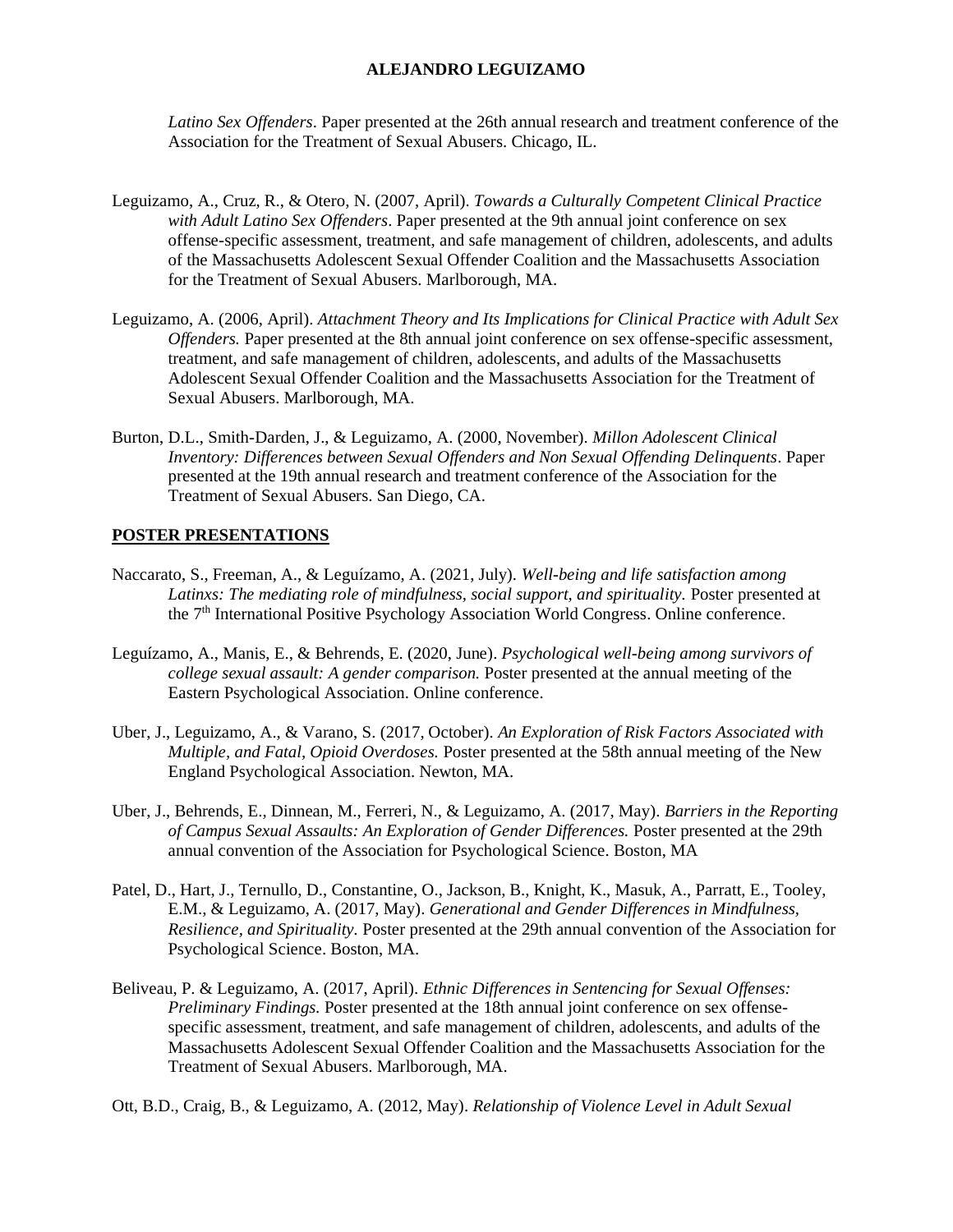*Offenses and Offender Childhood Trauma*. Poster presented at the 24th Annual Convention of the Association for Psychological Science. Chicago, IL.

- DiCataldo, F., Leguizamo, A., Helmer, W., Kalibeitzer, R., Kamide, R., Perrault, R., Ruschel, L., Sunder, K., Wilder, C., Hazelett, W., & Quiñones, B. (2009, August). *The Clinical Utility of the ERASOR for Juvenile Sex Offenders*. Poster presented at the 117th annual convention of the American Psychological Association. Toronto, ON.
- Leguizamo, A. (1999, September). *Victimization Histories and Object Relations of Juvenile Sex Offenders.* Poster presented at the 18th annual research and treatment conference of the Association for the Treatment of Sexual Abusers. Lake Buena Vista, FL.

#### **UNPUBLISHED WORKS**

- Leguizamo, A., Carrasco, N., & Peltzman, B. (2013). *Offense, Victim, and Offender Characteristics of Incarcerated Sex Offenders: Comparison of Three Ethnic Groups*. Unpublished Executive Summary submitted to the Massachusetts Department of Corrections.
- Leguizamo, A. (2009). *Exposure to Pornography Questionnaire – Revised (EXPQ – R).*  Unpublished measure.

#### **GRANTS AWARDED**

- 2017 Roger Williams University Foundation for the Promotion of Teaching and Scholarship - \$5,400. Co-Principal Investigator. *Predictive Models of Health and Psychological Well-Being Among Diverse Populations*
- 2013 Roger Williams University Foundation for the Promotion of Teaching and Scholarship \$9,300. Principal Investigator. *Characteristics, Perceptions, and Risk Factors Associated with Victims of Sex Trafficking in Bolivia*
- 2011 Roger Williams University Foundation for the Promotion of Teaching and Scholarship - \$6,000. Principal Investigator. *Offense, Victim, and Offender Characteristics of Incarcerated Sex Offenders: Comparison of Three Ethnic Groups*
- 2009 Roger Williams University Foundation for the Promotion of Teaching and Scholarship - \$4,500. Principal Investigator. *Offense, Victim, and Offender Characteristics of Incarcerated Sex Offenders: Comparison of Three Ethnic Groups*
- 1998 University of Michigan Department of Psychology Dissertation Grants \$3,600.

#### **INVITED SPEAKING ENGAGEMENTS/TRAININGS**

*Navigating the Therapeutic Relationship with Diverse Clients.* (January, 2019). Webinar. The NEARI Press. Holyoke, MA.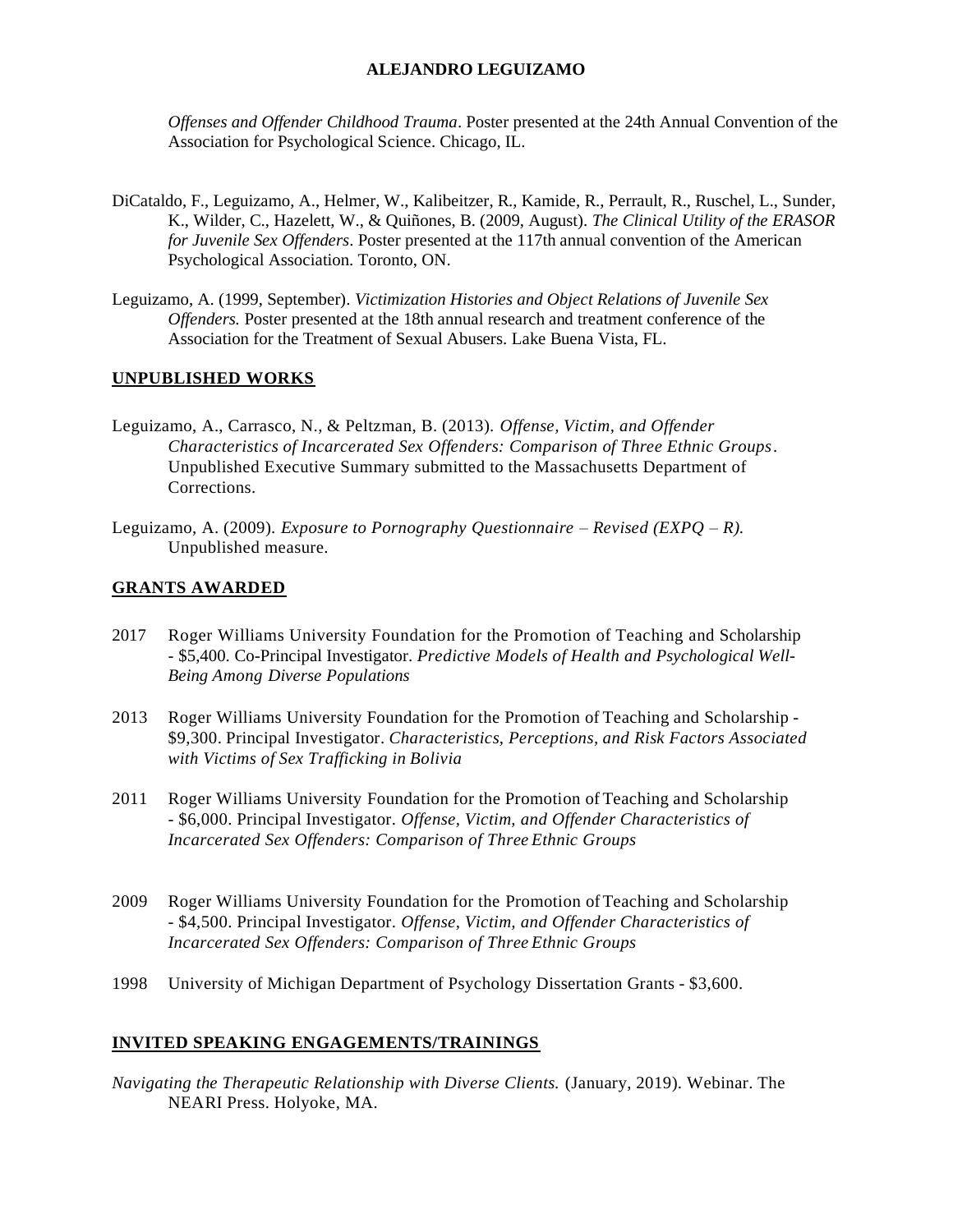- *Cultural Sensitivity Working with Juvenile Sex Offenders and Their Families.* (January, 2018). Webinar. The NEARI Press. Holyoke, MA.
- *Cultural Diversity and Sensitivity in Sexual Abuser Evaluation and Treatment.* (2017). The Global Institute of Forensic Research, LLC and the Association for the Treatment of Sexual Abusers Master Classes.<https://atsa-training.com/course/cultural-diversity/>
- *Risk Assessment of Juveniles.* (2017). Certificate of Advanced Training in Juvenile Justice (South America) through The University of Geneva, the Terre Des Hommes Foundation, and the International Institute of Children's Rights.
- *Assessing Psychopathology in Children and Adolescents.* (2017). Certificate of Advanced Training in Juvenile Justice (South America) though The University of Geneva, the Terre Des Hommes Foundation, and the International Institute of Children's Rights.
- *Violencia Intrafamiliar.* (Domestic Violence) (July, 2013). District Attorney's Office, La Paz, Bolivia.
- *DSM – V: Cambios, Novedades, y Controversias.* (DSM V: Changes, News, and Controversies) (July, 2013). District Attorney's Office, La Paz, Bolivia.
- *Cultural Issues in Sex Offender Work.* (March, 2013). Massachusetts Treatment Center, Bridgewater, MA. Training.
- *Cultural Competence.* (September, 2011). Open Doors, Providence, RI. Training.
- *The Self-Regulation Model*. (July, 2011). Massachusetts Treatment Center, Bridgewater, MA. Training.
- *Sex Offender Characteristics*. (March, 2011). Roger Williams University, Bristol, RI. Presented as part of the Psychology Department Colloquium Series.
- *Sexual Aggression*. (February, 2011). Roger Williams University Counseling Center, Bristol, RI. Training.
- *Risk Assessment in Massachusetts II*. (August, 2009). Conducted at the Annual Superintendents' Conference from the Massachusetts Department of Correction at the Plymouth House of Correction, Plymouth, MA. Training prepared in conjunction with two psychologists from the Massachusetts Treatment Center, who delivered the presentation.
- *Multicultural Issues in Correctional Mental Health Treatment*. (June, 2009). Conducted at the Old Colony Correctional Institution in Bridgewater, MA, for Mental Health Management, Inc. staff. Attachment Theory and Sex Offenders. (April, 2007). Rhode Island Training School, Cranston. RI. Presented to staff and trainees.
- *Sex Offender Treatment.* (December, 2006). Roger Williams University, Bristol, RI. Presented as part of The Psychology Department Colloquium Series

*Sex Offender Risk Assessment*. (February, 2005). Rhode Island Training School, Cranston, RI.